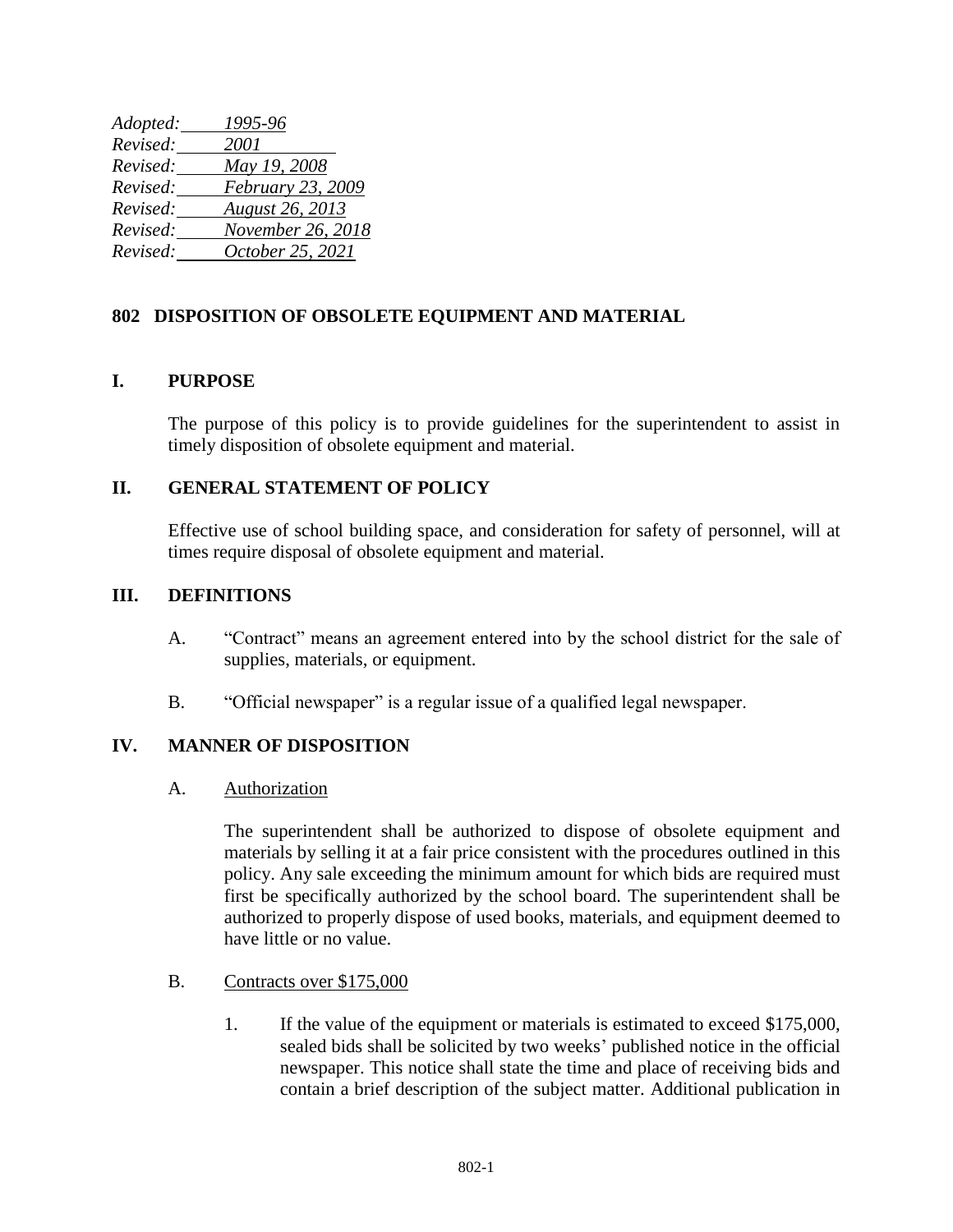the official newspaper or elsewhere may be made as the school board shall deem necessary.

- 2. The sale shall be awarded to the highest responsible bidder, be duly executed in writing, and be otherwise conditioned as required by law.
- 3. A record shall be kept of all bids, with names of bidders and amounts of bids, and an indication of the successful bid. A bid containing an alteration or erasure of any price contained in the bid which is used in determining the lowest responsible bid shall be rejected unless the alteration or erasure is corrected by being crossed out and the correction printed in ink or typewritten adjacent thereto and initialed in ink by the person signing the bid.
- 4. In the case of identical high bids from two or more bidders, the school board may, at its discretion, utilize negotiated procurement methods with the tied high bidders so long as the price paid does not go below the high tied bid price. In the case where only a single bid is received, the school board may, at its discretion, negotiate a mutually agreeable contract with the bidder so long as the price paid does not go below the original bid. If no satisfactory bid is received, the board may re-advertise.
- 5. All bids obtained shall be kept on file for a period of at least one year after their receipt. Every contract made without compliance with the foregoing provisions shall be void.
- 6. Data submitted by a business to a school in response to a request for bids are private until opened. Once opened, the name of the bidder and the dollar amount specified become public; all other data are private until completion of the selection process, meaning the school has completed its evaluation and ranked the responses. After completion of the selection process, all data submitted by all bidders are public except trade secret data. If all responses are rejected prior to completion of the selection process, all data remain private, except the name of the bidder and the dollar amount specified which were made public at the bid opening for one year from the proposed opening date or until re-solicitation results in completion of the selection process or until a determination is made to abandon the purchase, whichever occurs sooner, at which point the remaining data becomes public. Data created or maintained by the school district as part of the selection or evaluation process are protected as nonpublic data until completing of the selection or evaluation process. At that time, the data are public with the exception of trade secret data.

#### C. Contracts from \$25,000 to \$175,000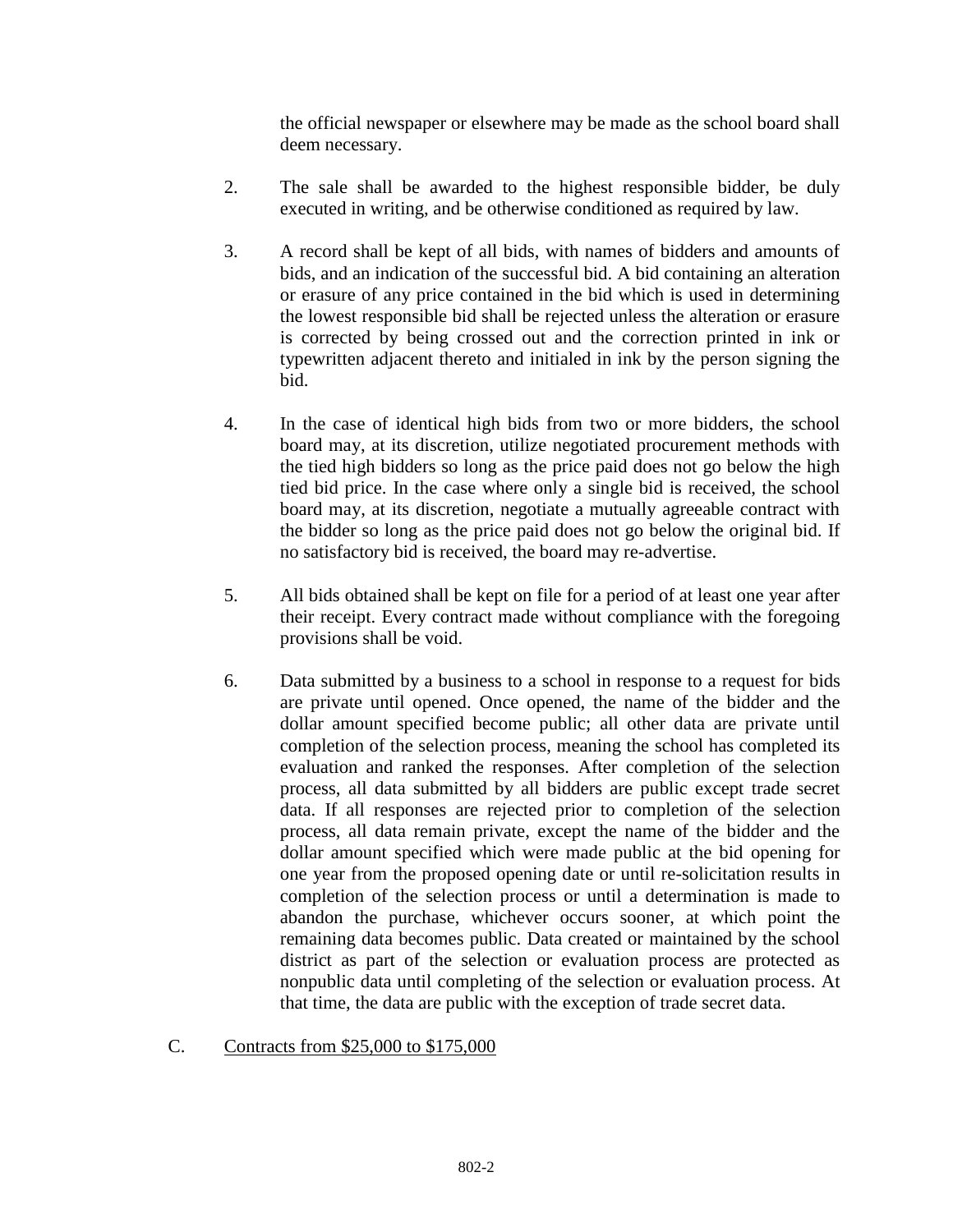If the amount of the sale is estimated to exceed \$25,000 but not to exceed \$175,000, the contract may be made either upon sealed bids in the manner directed above or by direct negotiation, by obtaining two or more quotations for the purchase or sale when possible, and without advertising for bids or otherwise complying with the requirements of competitive bidding notice. All quotations obtained shall be kept on file for a period of at least one year after receipt.

## D. Contracts \$25,000 or Less

If the amount of the sale is estimated to be \$25,000 or less, the contract may be made either upon quotation or in the open market in the discretion of the school board. The sale in the open market may be by auction. If the contract is made on quotation, it shall be based, so far as practicable, on at least two quotations which shall be kept on file for a period of at least one year after receipt.

## E. Electronic Sale of Surplus Supplies, Materials, and Equipment

Notwithstanding the other procedural requirements of this policy, the school district may contract to sell supplies, materials, and equipment which is surplus, obsolete, or unused through an electronic selling process in which purchasers compete to purchase the supplies, materials, or equipment at the highest purchase price in an open and interactive environment.

### F. Notice of Quotation

Notice of procedures to receive quotations shall be given by publication or other means as appropriate to provide reasonable notice to the public.

#### G. Sales to employees

No officer or employee of the school district shall sell or procure for sale or possess or control for sale to any other officer or employee of the school district any property or materials owned by the school district unless the property and materials are not needed for public purposes and are sold to a school district employee after reasonable public notice, at a public auction or by sealed response, if the employee is not directly involved in the auction or sale process. Reasonable notice shall include at least one week's published or posted notice. A school district employee may purchase no more than one motor vehicle from the school district at any one auction. This section shall not apply to the sale of property or materials acquired or produced by the school district for sale to the general public in the ordinary course of business. Nothing in this section shall prohibit an employee of the school district from selling or possessing for sale public property if the sale or possession for sale is in the normal course of the employee's duties.

# H. Exceptions for Surplus School Computers